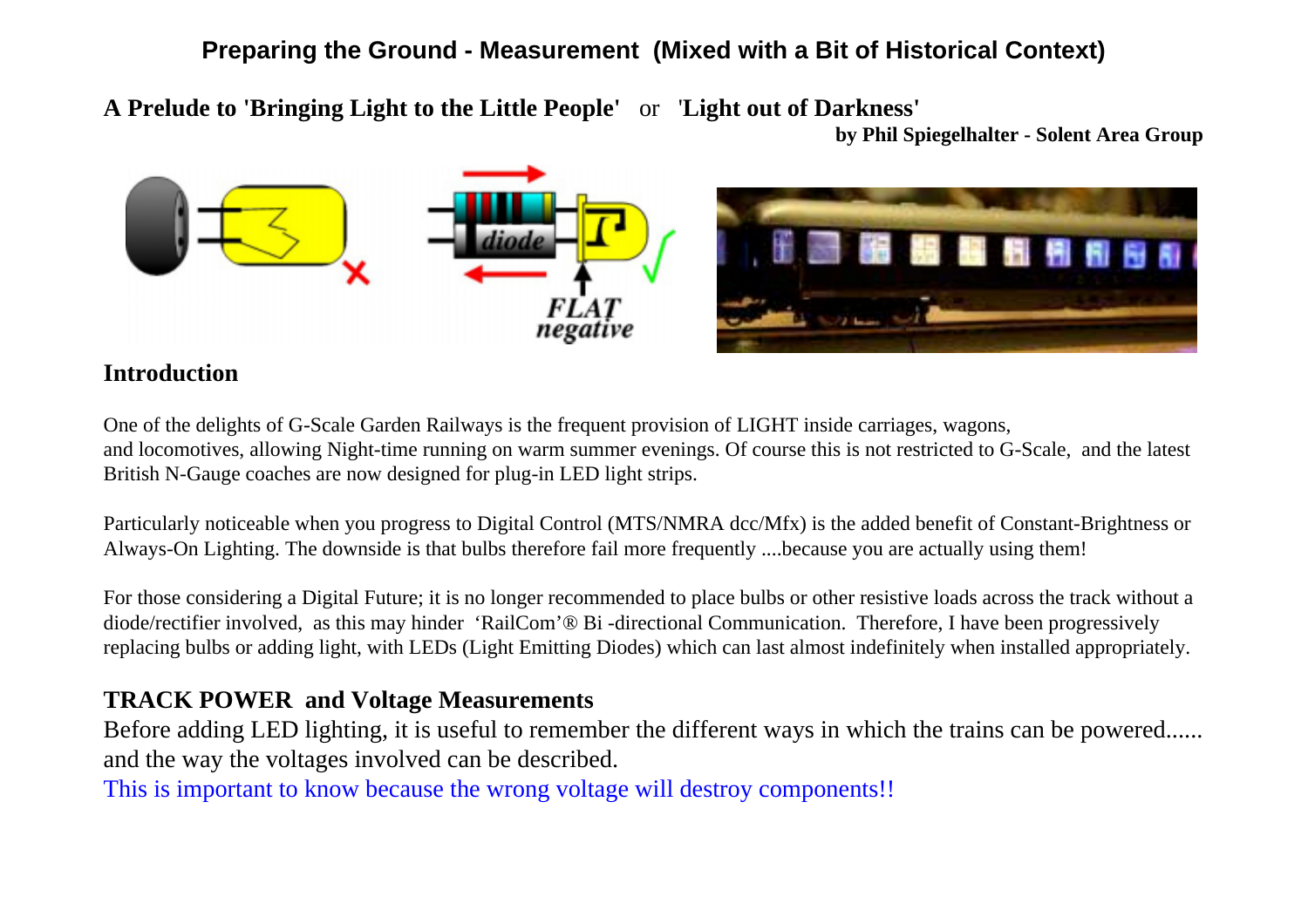



In the 'Traditional'/ Historical Method of DC Analogue Control shown above, a variable d.c. voltage is applied to the track.

The greater the Control Movement; the greater the voltage, the faster the train will move, and by reversing the polarity, it goes the other way. An initial voltage is usually required to overcome 'static friction'.

'Pre-electronic Era' 'old-style' controllers do not produce a smooth '12V' output; it is dc...(one direction current flow) but with a large 100Hz 'ripple' component included (or 50Hz with a ½-wave switch for more buzz and lower speed).

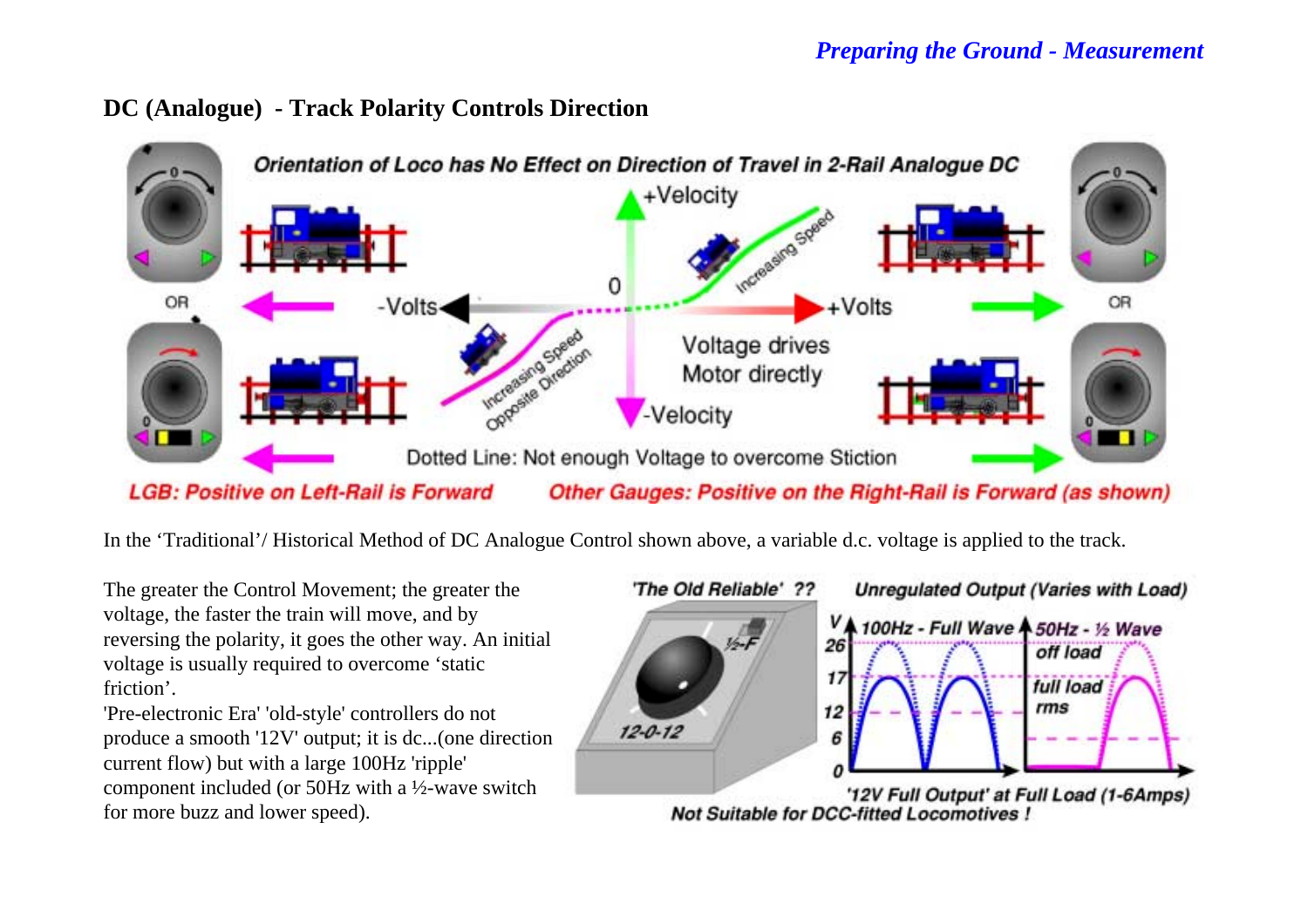### **..So much for 'Standards'...**

So that different Locomotives behave similarly despite being from differing manufacturers, common 'standards' ensure that all locomotives will travel in the same direction, albeit at differing speeds depending on gearing and motor consumption. [The LGB difference in 'Forward' track polarity will re-appear when progressing from LGB's MTS to NMRAdcc]

There is no 'ruling body' of standards in the UK, but partial use of standards created by the NEM and NMRA. LGB defined the original G-Scale values, and competitors generally complied, although some use '12V' motors in place of '24V', whilst others require much larger currents than the Bühler motors used by LGB.

### **Hot Topic**

Modern 'Electronic Era' controllers provide a 'regulated but variable dc output - you control the voltage, without 'restricting' the current as with earlier Rheostat-based controllers. Transistors are used to amplify the user's control signal and output it to the track.

If a transistor is used in a variable, or 'linear' manner, to control (resist) current flow, as in the 'traditional concept' controller (acting like a rheostat), the unwanted voltage is 'dropped' across the transistor, and the POWER [ Power = Current  $\times$  Voltage ] is dissipated inside the transistor causing it to heat up; and this must dissipated to its surroundings, or it will fail! Large Components -High Price.

# **Efficient but some Potentially Incompatible ?**

By SWITCHING the transistor(s) on and off fully, they operate much more efficiently; allowing smaller, better and cheaper devices. [ From P=IV: when used as a switch, the Current(I) is either zero, so

*no* power is dissipated, or the Voltage(V) across the transistor is *minimal*, therefore minimising the heating (powerloss) inside the transistor. To do this, the user-control varies the proportion of the cycle the transistor is switched-on for.



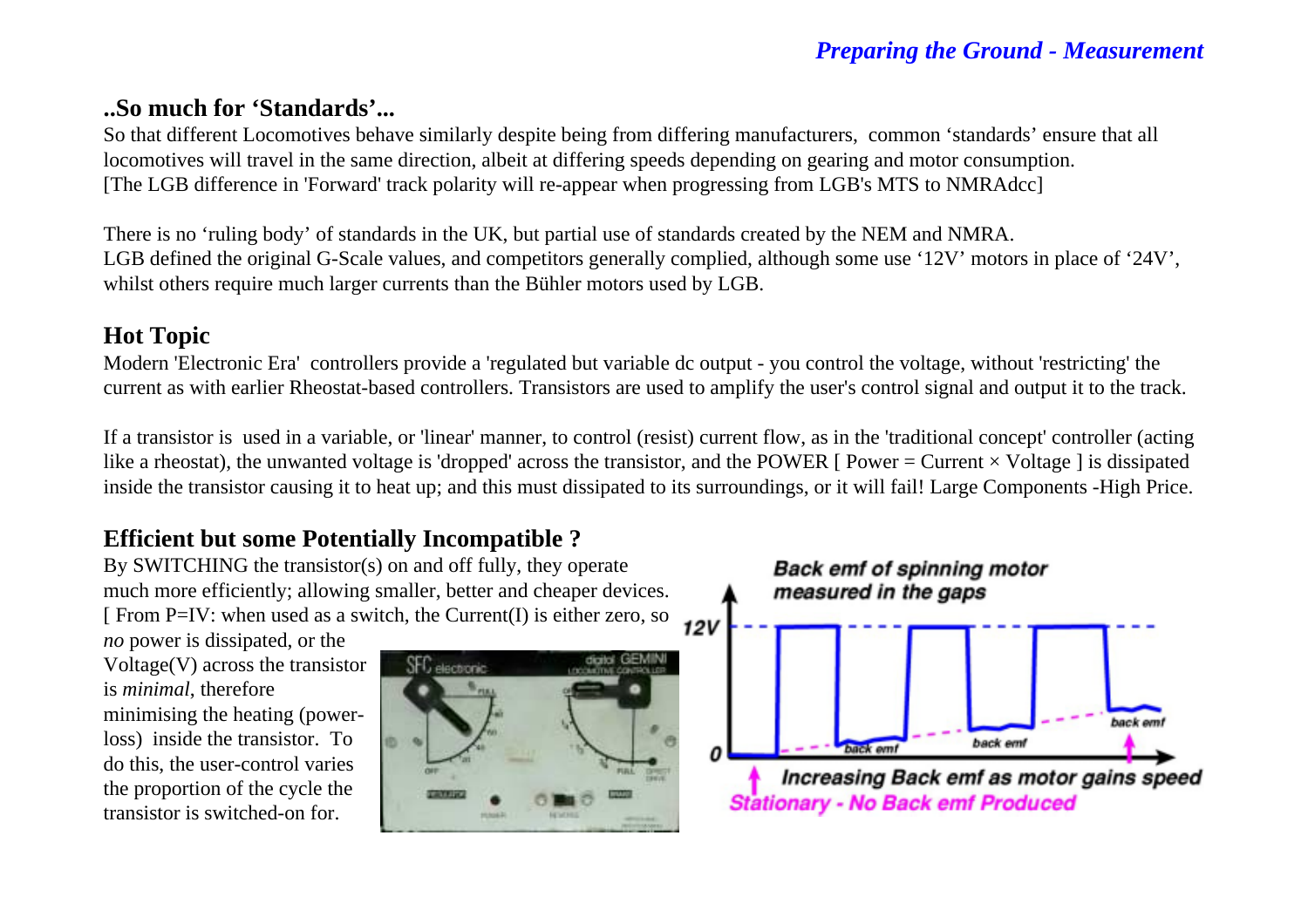Following on from the ½-wave mode of *pre-electronic-era* controllers, early units used the same mains-based 50/60-100/120Hz low frequency for their pulse rate. These are NOT suitable for use with decoder-fitted locos, or 'Coreless Motors' because of the heavy jogging and Buzz effect of the low pulses. A decoder would have to shutdown and then reset on each 100Hz cycle of the waveform.



*[Check when buying a new analogue-controller if it is suited for use with decoder-fitted locos]*

# **Shrink to Fit**

Integrated Circuits made smaller and faster switching available: Switched-Mode Power Supplies replaced 50-60Hz transformers, by being more energy efficient and by having regulated outputs more suited to electronic components.

The onboard Loco Decoder provides customised opportunities to control speed, lighting, sound and other functions such as uncoupling, and can now be less than 1cm<sup>2</sup> for smaller gauges. Production Progress in Consumer Electronics is shown below..



**1980 2016Zero-1 LenzLoco Std dccModule Decoder**



**4 Coding Pins - Triac (First Generation Zero-1 Module) - TMS1000 beneath Both Decoders 1Amp Motor and 4 functions - HF pulse drive**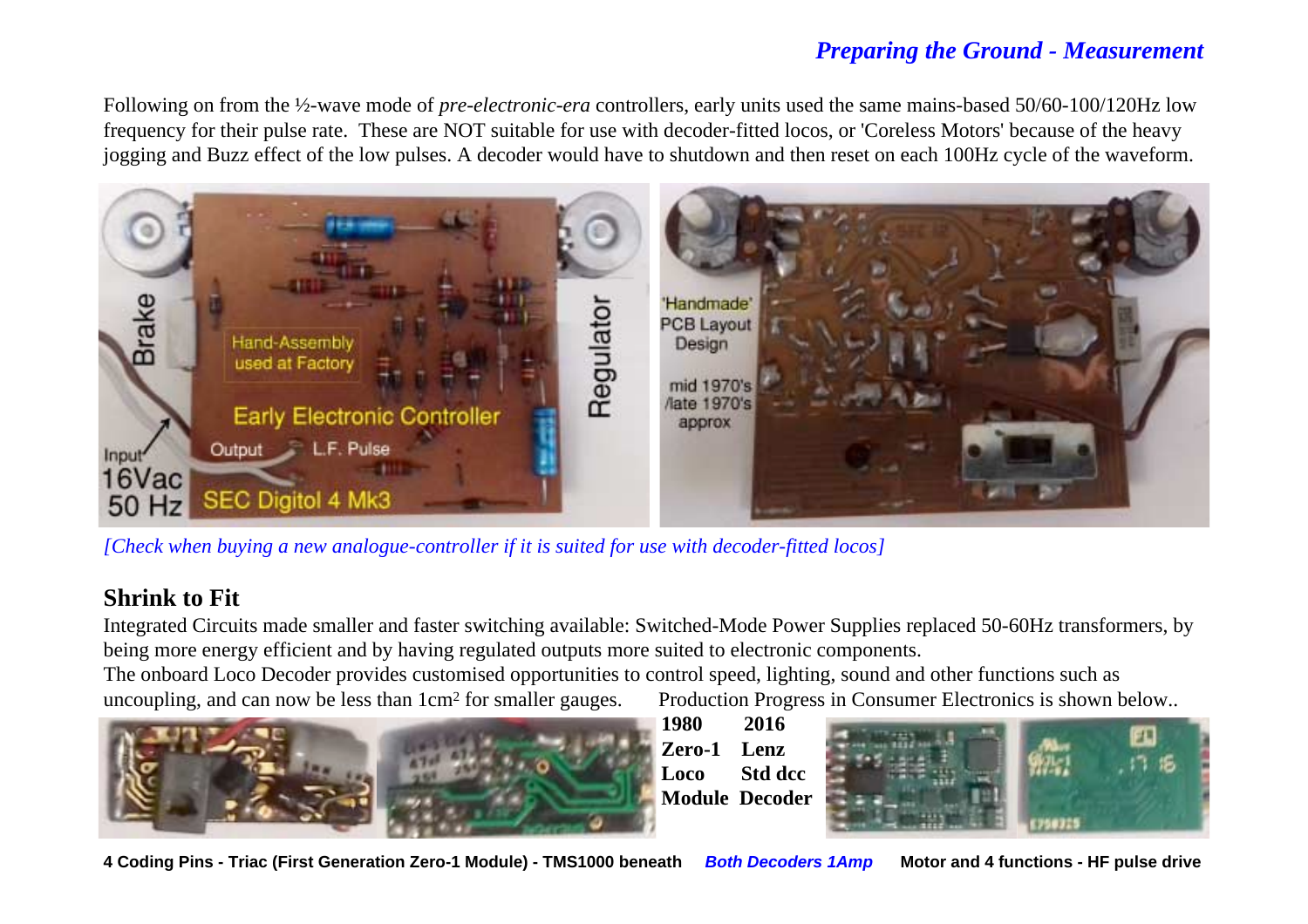### **Hornby Zero-1**

Zero-1 was an early digital system based around 50Hz in Europe and 60Hz in the Americas - thus alsoproducing an international incompatibility.

It used the pioneering TMS1000 SingleChip 4-bit Microprocessor, offering 16 locos, 99 accessories and 14 speed steps. A '3-wire' decoder design kept a common motor connection to the chassis, but meant that the motor-drivecould only be *turned-on* during the *desired direction* power pulses.

Higher speeds were obtained by turning on earlier in the Power Pulses. All locos moving in the same direction are taking their power at the same time.

*No locos* took *motive-power* during the *data* timeslots, which could also be used for Accessory (Point and Signal) control.



This was followed in Europe by the Motorola M80, and others, which are still supported today: including Lenz's ideas which were adopted by Arnold, Roco, LGB as MTS and then became the NMRAdcc standard, initially with 127 locos, and 14 speed steps.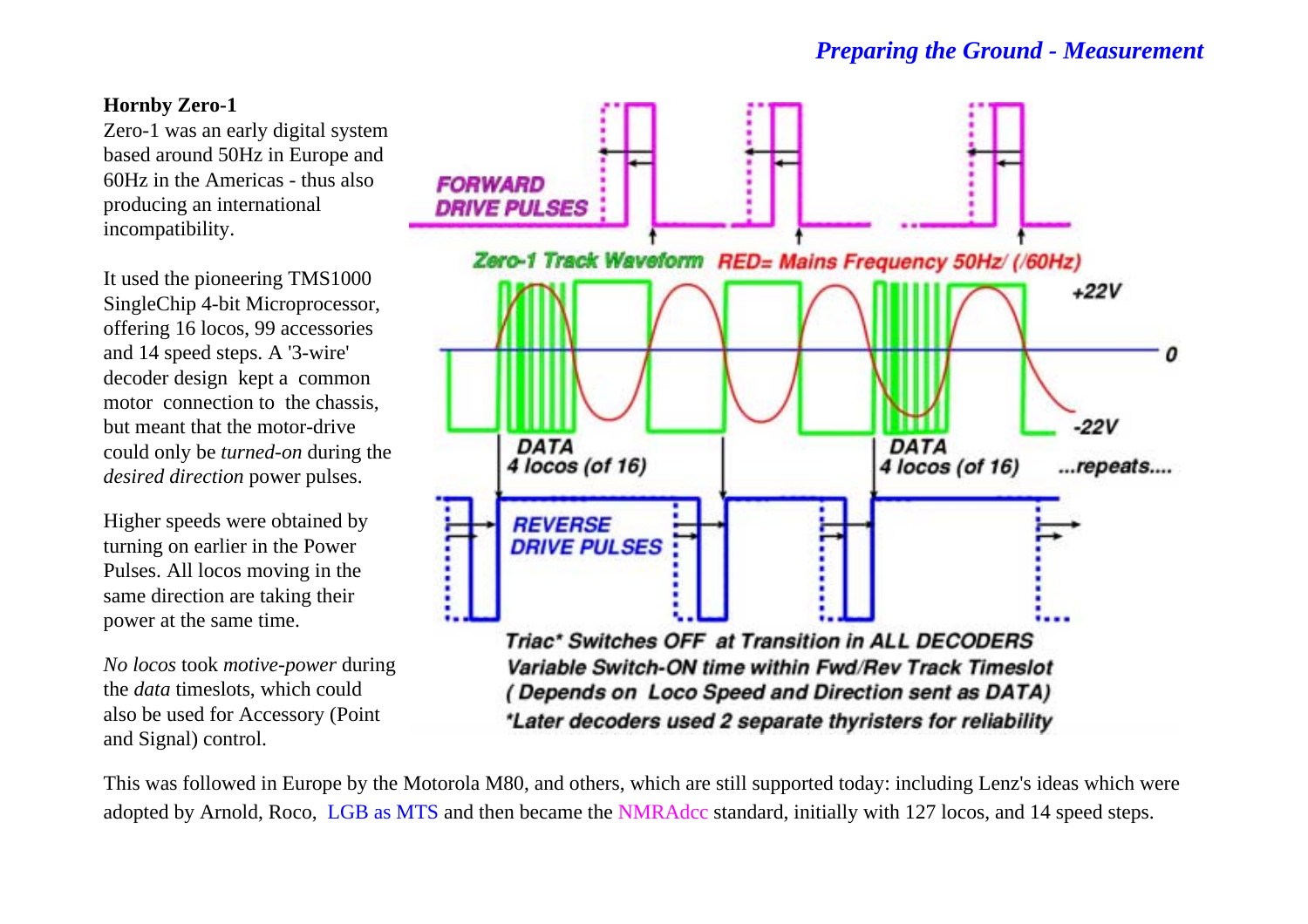**High Frequency\* Pulse Rate Drive** *\*NOT to be confused with High Frequency Track Cleaners*

*Separate analogue controllers have also benefitted from the same technological advances; giving users a choice between continuous smoothed variable dc with large transistors and heat-sinks, or pulsed-outputs. Some models are switchable between both modes. The 4 channel 'series Q' controller shown here runs at 100kHz !!* 



*It is still a good idea to confirm whether a new controller is suitable for driving decoder-fitted locos - before buying!*



#### **2-Rail:**DC (Pulse Width Modulation) PWM) - Track Polarity Controls Direction



Full Voltage Pulses help overcome Stiction and drive Controller Transistors efficiently. Average V drives Motor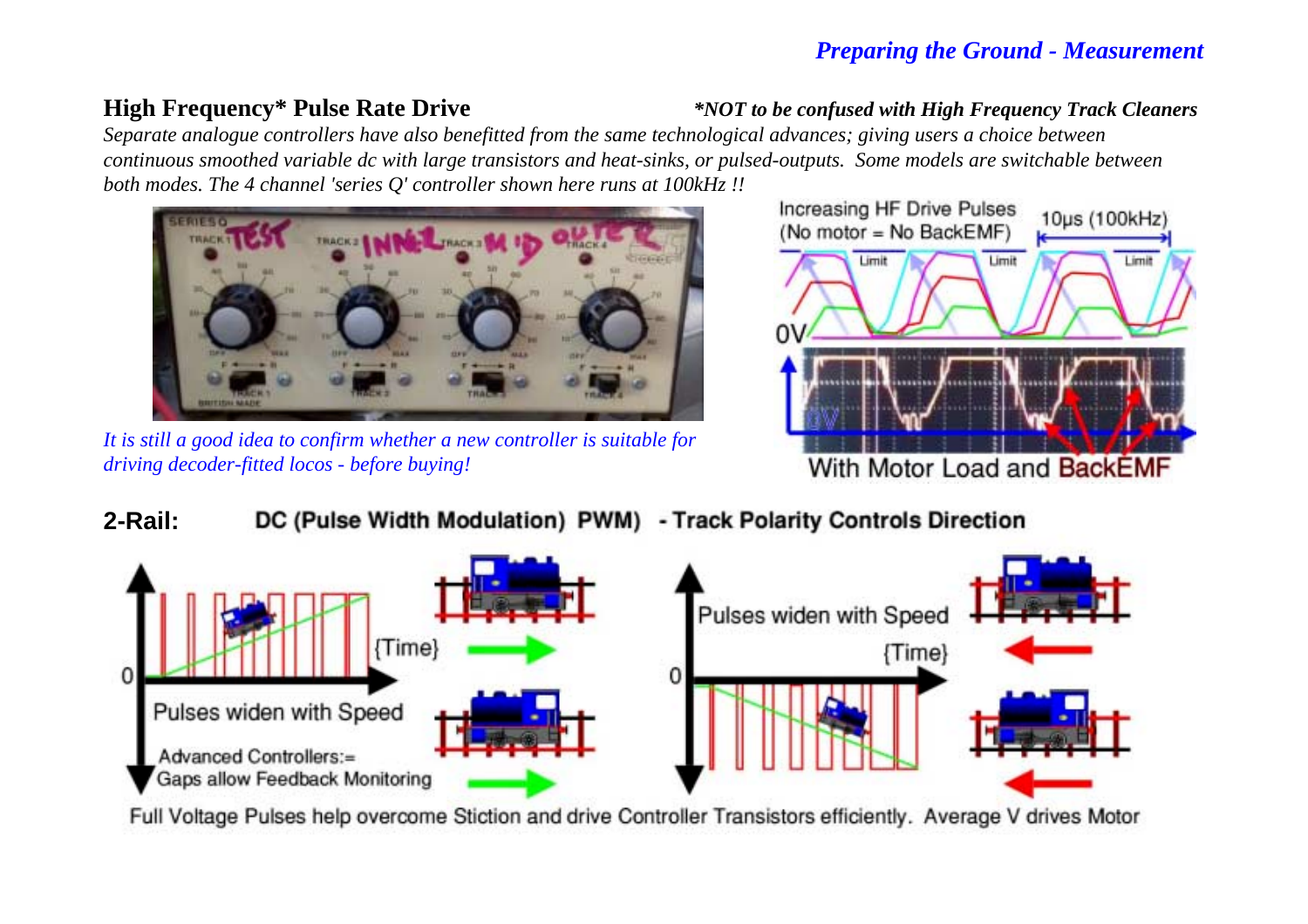#### **Feedback - BackEMF**

At the highest speed; the pulses could merge together - creating a smooth full-track-voltage as before.

However, some Advanced Controllers may use the gap - *during which time the motor continues to spin, and acting as a generator*, *creates a varying voltage* which can be measured back at the controller as feedback! [ **Back** *Electro-Motive-Force* (volts)]



This **back** (*opposing*) **- emf** can be measured; automatically adjusting the controller output in order to maintain a train's speed. The back-emf, *or lack of*, might also be used to warn of a stalled or overloaded motor. The photograph shows how noisy the backemf signal is when received back at the controller via the track. If the back-emf is *measured within* the locomotive - by the onboard decoder, it is likely to be a *less noisy*, and *more reliable*, signal. The decoder can identify the motor rotation speed from the changes which occur as the motor commutates between coils, and this can also be used to synchronise on-board sound generation.

#### **Sound**

Whilst it can be irritating in some situations, the addition of appropriate sound to a railway layout can add to the sense of realism. We particularly noticed this when we started in G-Scale - visiting gardens with sound-fitted locos running in and out of sight behind 'obstructions' in the garden, and adding to the spacial effect. G, and other large-scale locos have an inbuilt advantage for adding sound, as they potentially have more internal space for the decoder, amplifier and large speaker. Mobile phones have probably helped develop miniature speakers - of small 'sugar-cube' size and similar. Sound decoders are now available from less than £40. A separate issue, largely affecting the UK sound market, is the cost of creating appropriate sound files for British locos, as most decoder makers are based overseas. External software can also be used to 'stereo-pan' sound around a layout 'following' a train.

### **Alighting in the Dark ? - the original trigger for writing this !**

Most unrealistically, with traditional analogue, whenever the train stops for passengers to alight, it all goes dark! Super-Capacitors *can* be used to maintain the lighting or effect for a time. One of the most visible advantages of Digital Control Systems is the simple provision of constant-brightness track-powered lighting. Battery Power can be used with plastic wheels - in which case, using LEDs will make the batteries last longer. Train-Tech now produce motion-triggered LED lighting and sound modules aimed at 00/H0 and N gauges, with an integral Lithium coin cell; the lights remaining on for 4 minutes after movement has stopped.

NMRAdcc and Mfx® both allow for control of on-board lighting, sound, uncouplers, doors, operating features such as cranes etc.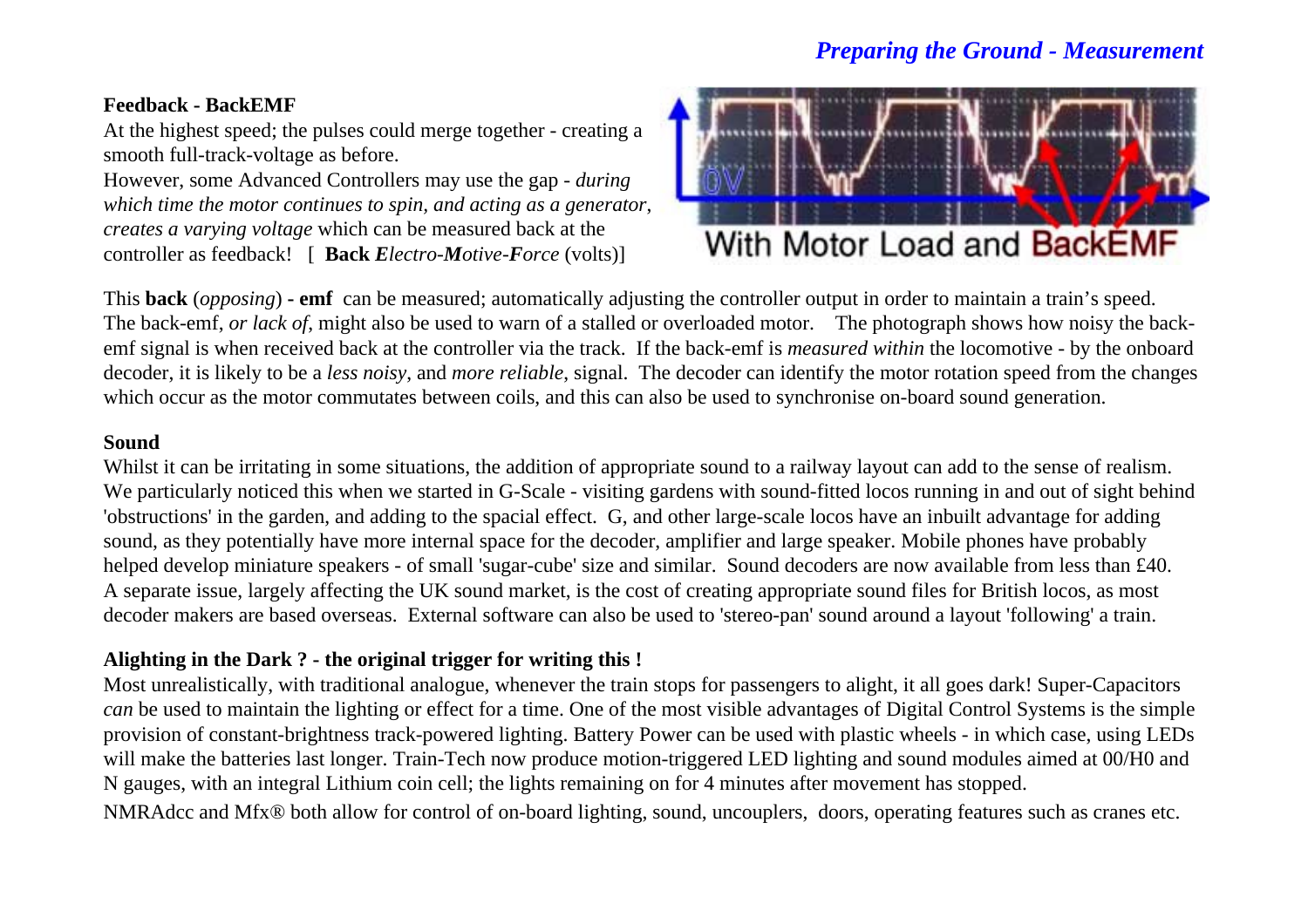## **Märklin H0 - 3-Rail / Stud Contact Analogue a.c. Control**

Originally introduced around 1935, Märklin H0 used 3-Rail Track with a.c. motors. The outside running-rails are commoned, and this makes layout design including Reverse-Loops extremely easy: [Post-War, Hornby-Dublo 3-rail was d.c., as was Trix-Twin] *Listen to a conversation in a Continental Model Railway Shop with a 'newcomer', and the dealer may be explaining how a Revers e Loop presents no polarity problems in 3-Rail unlike 2-Rail tracks!* 

Märklin 3-Rail in its current form of 'Centre-Stud Contact' is still prominent on the Continent, and other manufacturers all produce a.c. versions of their locomotives. With 'C-Track', the continuous and highly visible centre rail was replaced by a small stud projecting through a sleeper in the track, and the 'locomotive pickup shoe' was replaced with a longer 'skid' contact.



An Mfx+®-fitted Locomotive placed on the Digital Track is Automatically identified by the Central Controller, and the Controller Display then shows a picture of the Locomotive, gives it a name, and offers the correct function buttons to the user. *[RailComPlus initially from Lenz/ESU/Zimo is NMRAdcc's implementation of 2-way communication with locos and accessories*.*] Although Märklin H0 is '3-rail'/centre-stud contact 'a.c.', their other gauges from Z to 1 and now LGB are all 2-rail 'd.c.' systems.* As with several other European controllers, the Märklin Central Station can operate multiple protocols: Mfx and NMRAdcc....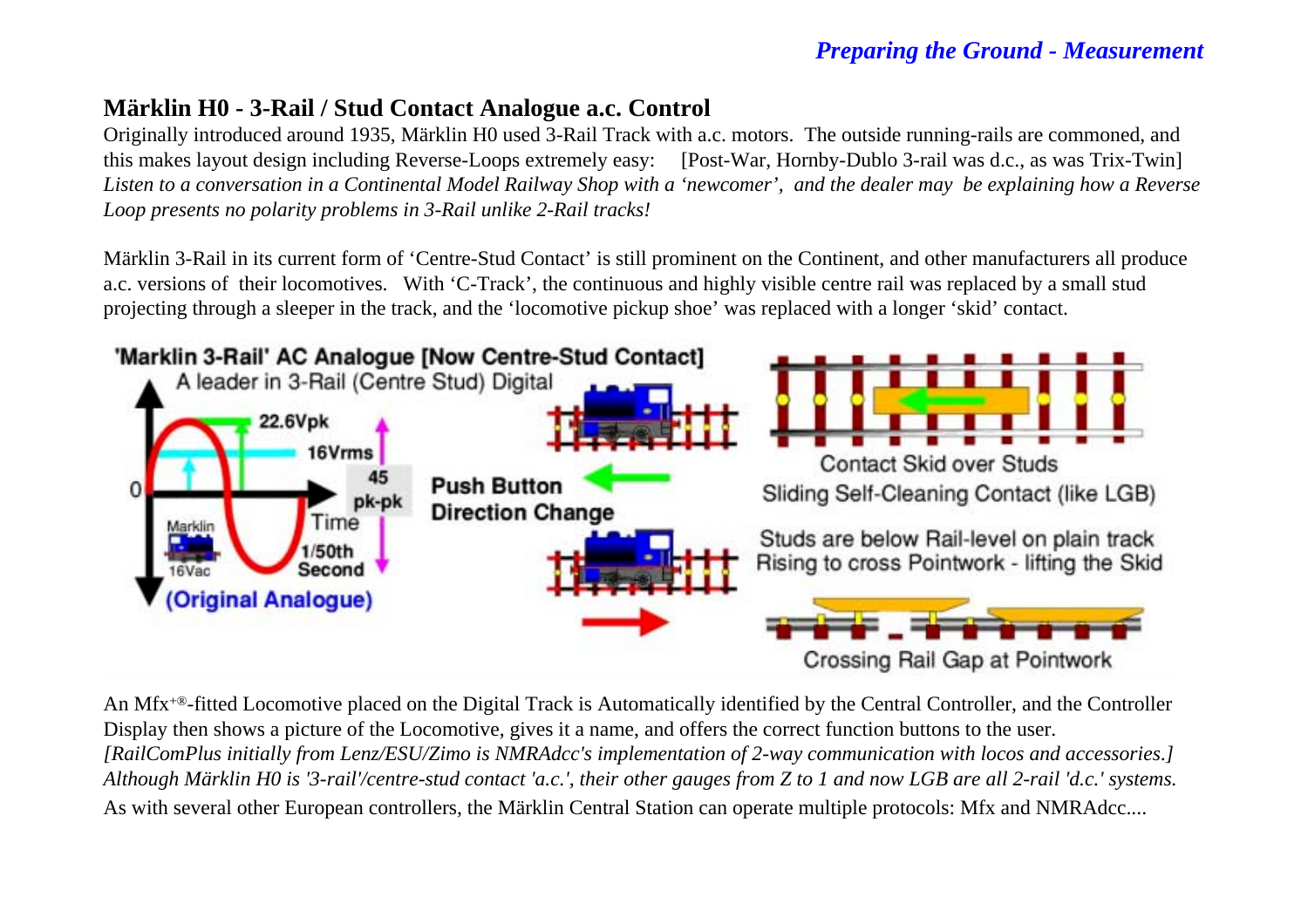# **Modern Märklin Digital - Mfx® Mfx+®**

This is currently the most advanced Digital Control System, having evolved from their original 'Motorola 80' system and now addressing 65,000 devices with two-way communication: The present version of the Märklin Central Controllers 3 and 3+ offer....

### **Highlights**

- Digital multi-protocol controller (Mfx, Mfx+, DCC, Motorola). Built-in speaker.
- High resolution, modern colour touch screen. Built-in SD card slot.
- Built-in, central track diagram control board. Built-in, powerful Booster.
- all three of industrial quality. (recommended for 1 Gauge and LGB).
- 
- Route control (including shuttle train control). 2 built-in locomotive card readers.
- 2 USB hosts such as for mouse, keyboard, USB stick, etc., Built-in s88 connection.
- 
- Central Station 3 plus is multiple device capable.

# **Changing Direction**

Trains on track may move *Forwards* or *Backwards*. Clockwork, Battery, 3-Rail/stud electric, Live-Steam and Radio Control locos all work on the principle that the direction that the *individual* locomotive is **facing** is the '**forward**' direction. This is continued by both NMRAdcc and Märklin Mfx Digital.

- -
- Housing with a central stop button and 2 rotary knobs, 5.0 amps max. output when using the 60101/L51095 SMPS
- Up to 32 controllable locomotive functions. Up to 320 Motorola and 2,048 DCC solenoid can be controlled.
	-
	-
- and 1 USB loading socket. Direct connect for 2 Mobile Stations and Bus expansion device.
- Connections for network, external speakers, Märklin Bus. Expansions can be connected by means of the Märklin Bus.



(Beyond '0' against Spring) Push Button Dir Change Push Knob Dir Change

Only 2-Rail Analogue differs from this by dictating that all trains on a section of track will move 'Clockwise' or 'Anticlockwise' *regardless* of the way they are facing. [ And LGB is the opposite direction to other Gauges ]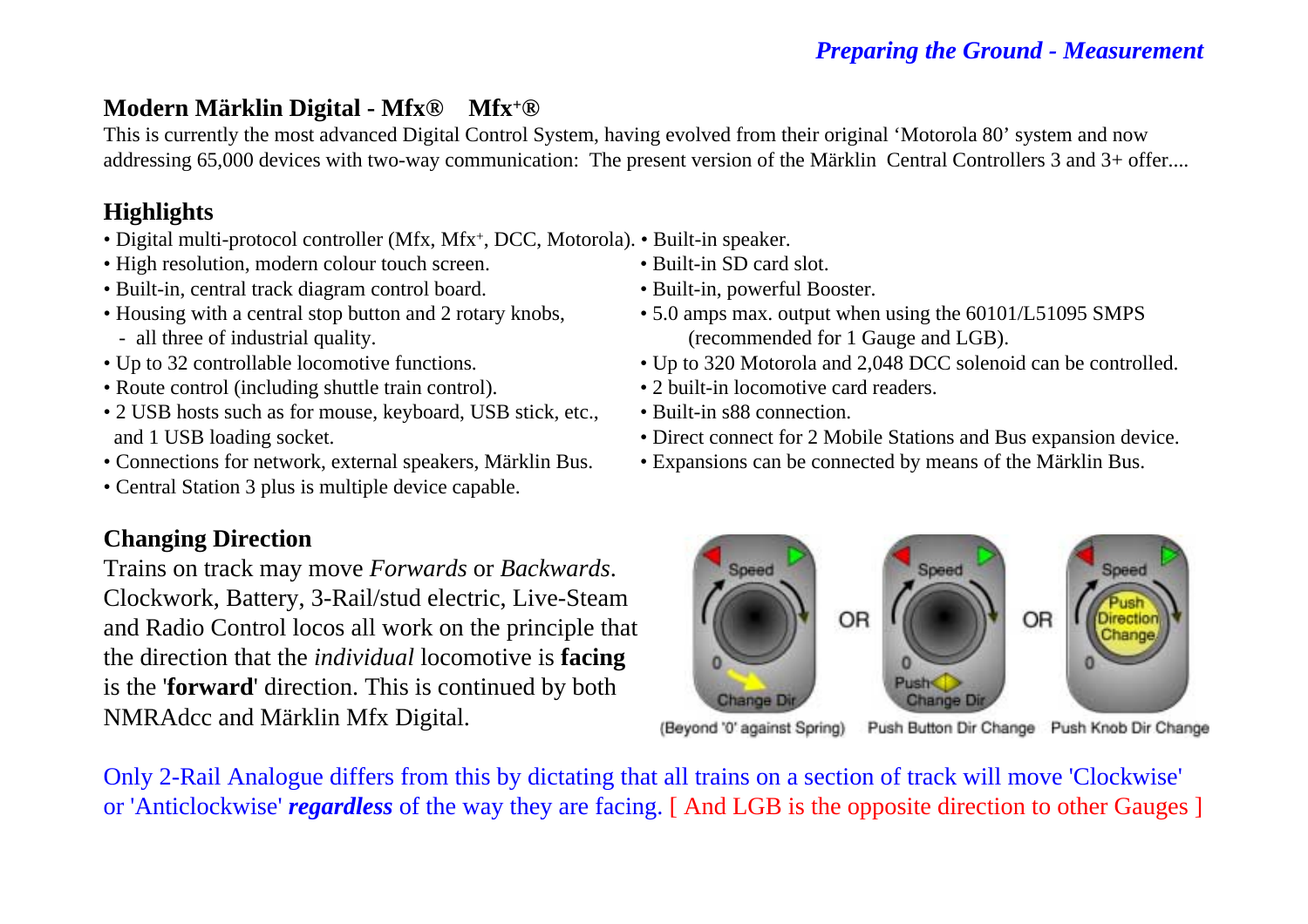### **NMRAdcc Progress**

Bernd Lenz's solution overcamethe limitations of Zero-1 by using the Data waveform as the source of power for the Decoder. Each 'mobile' decoder full-waverectifies the track signal to locally power itself, with its own *internal* positive and negative.

The onboard software thencontrols the motor pulses - with both sides of the motor totally isolated from track or chassis, an H-bridge allows drive in either direction.

The motor pulses from all the decoders are spread across the waveform - unlike the Zero-1method in which all in onedirection fired together!

The NMRAdcc Waveform Principle - Zero Crossings not Polarity 'Continuous' Data modulation: based around 8.6kHz : Data  $1 = 58\mu s + 58\mu s = 116\mu s$  (Tolerance Tx: 55 - 61 $\mu s$  Rx: 52 - 64 $\mu s = 1$ ) Data 0 = >100us+ >100us - typically 116us + 116us - Except for 'Loco 0 Mode' Decoders then Fullwave rectify to produce their own Power Supply  $12x'1'$ data data data  $(mlnimum)$ **Error Detection Address** Instruction Preamble Data Byte Data Byte Data Byte Data Byte Data Byte Packet Packet **Start Bit Start Bit Start Bit End Bit NMRA** 3 or 4 bytes of 'data' per packet: Address, Instruction, ErrorCheck In 'Loco 0 Mode'  $0 = 95\mu s - 9900\mu s + 95\mu s - 9900\mu s$  but accept 90 $\mu s$ -10000 $\mu s$ 

'Loco 0' is a mode for 'analogue compatibility' with an unfitted loco driven on the track; but not recommended or available on all.

The duration of the '0' is *stretched*on one polarity or the other to alter the *average* voltage on the track, and the (directly connected) motor responds by buzzing and getting hot at Speed 0, or moving. Not usable with Auto-Reversers.

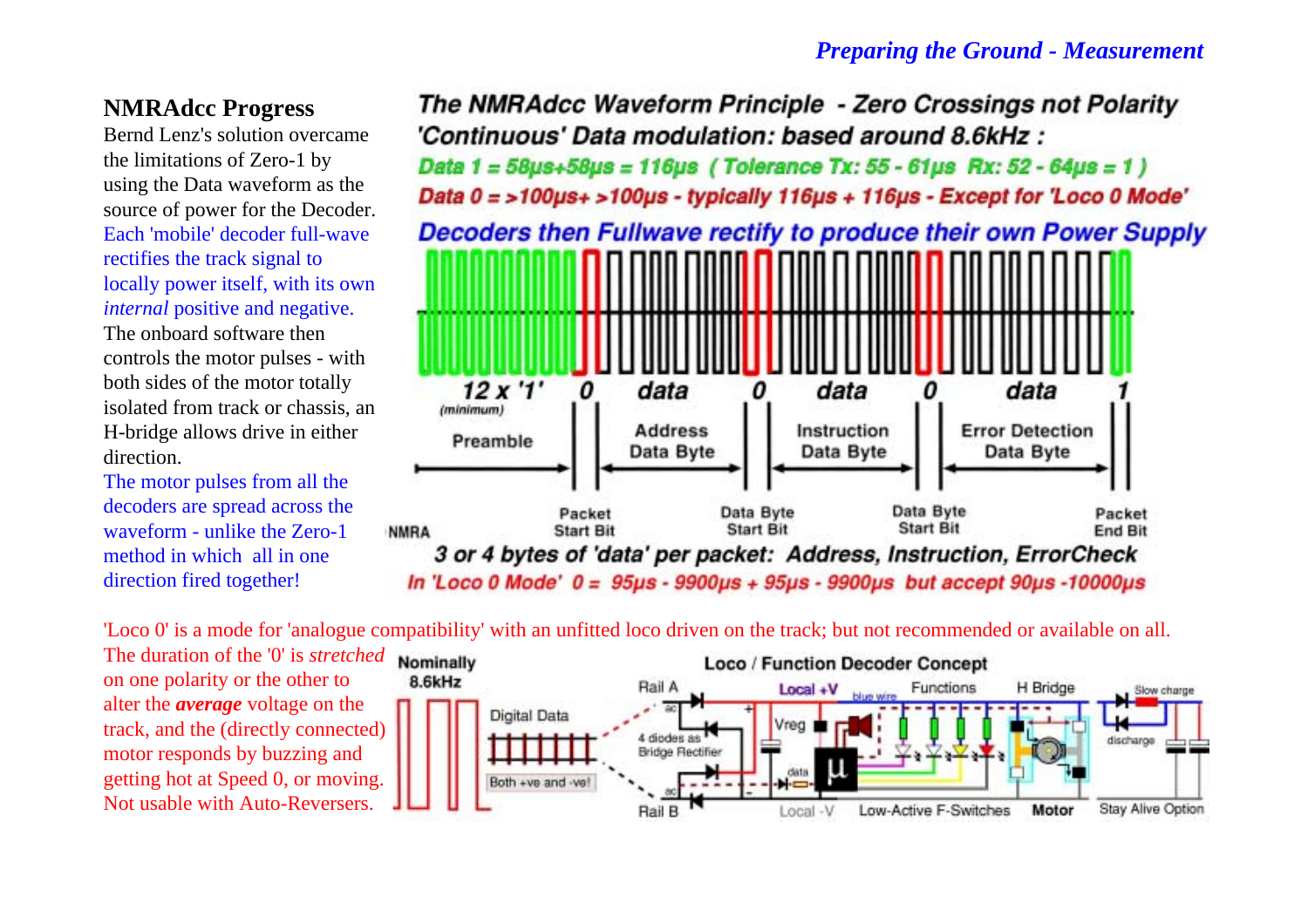

# NMRA dcc / LGB MTS - Forward and Reverse Direction is Relative to the Locomotive

2-Rail Digital uses a 'constant amplitude' alternated onto the track at ~8.6kHz, by data transmitted from the Central Controller'. Hence it is an a.c. waveform albeit not a 'sinewave'! Half the signal would be blocked by a diode! *It is a common misconception that because Mains Electricity is a Sinewave, that all 'a.c.' signals must be!* Audio is a very common example of an a.c. signal, in its electrical state, that you will have heard of! *No part of 'dcc' stands for 'd.c.', however, the assumption is that the motors fitted to locomotives are 'd.c. types' - but this may change in future, as Märklin / Trix already have 3 phase drive motors offering precise speed control - and existing European decoders may be compatible. Independent Control of Multiple Locomotives - How Many, and How Much Current? Different Central Controllers are aimed at different markets, and are provided with differing Power Supplies and Expansion Paths.*  Obvious items are Boosters for extra (or replacement) Power Districts, additional handsets, consoles, and Graphic Track Displays.

*Less obvious is the number of locos which the SYSTEM repeatedly transmits data for - the 'Active' Locos - whether left moving o r stationary (with Sound and Lights to be controlled). A single handset does not limit the system to running only a single train. The more locos included, the longer the cycle time - which may then show as a slower response. The Dimax System Menu gives the user control, but most are fixed: 8 (MTS3) 16 (Roco Multimaus) 32 (MultiCentralePro).* How many locos do you have **on track?**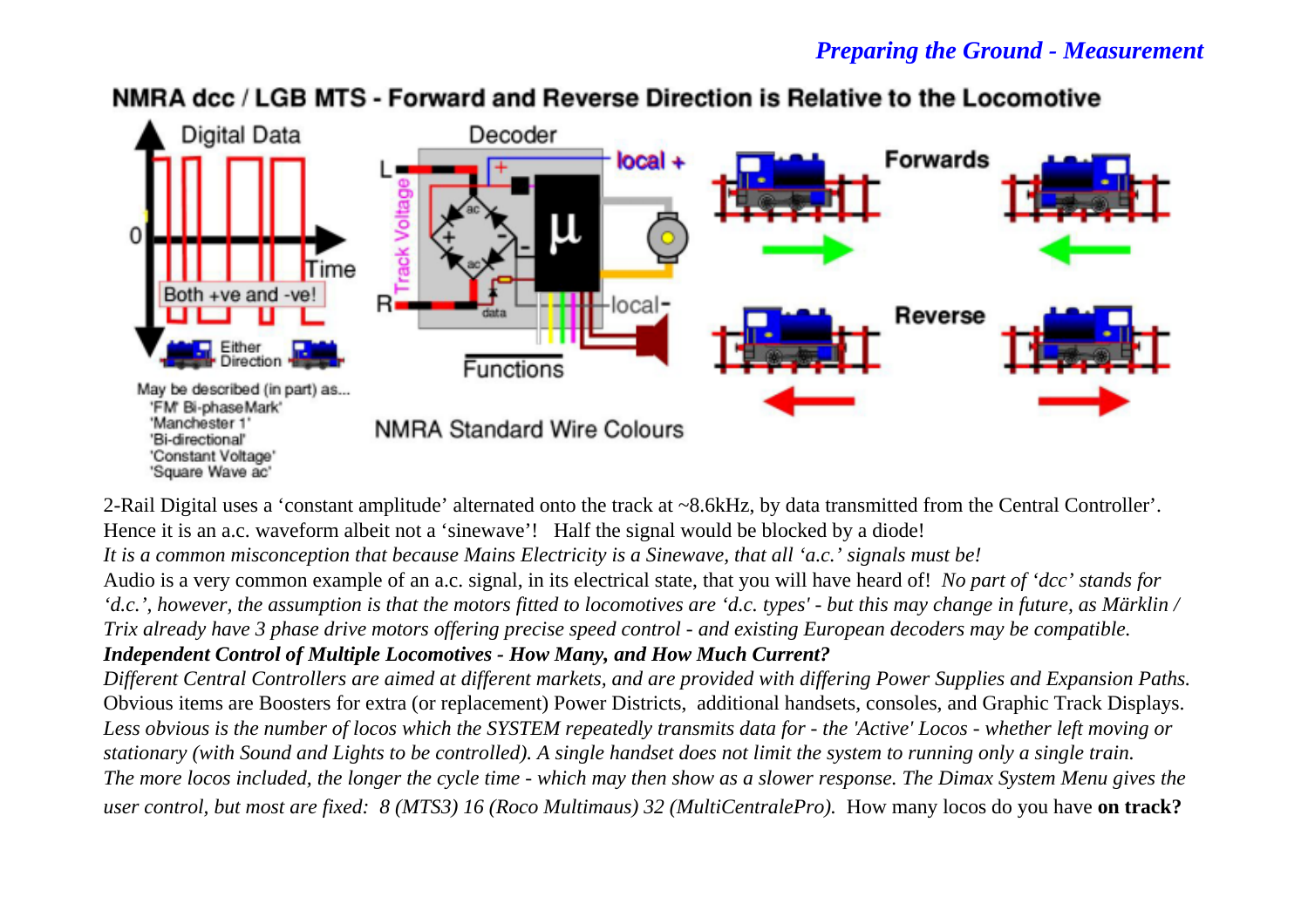### **Track Voltages: Don't get confused by the different ways the Voltage can be described....**

Whereas with d.c. there is a single measurement of the notional 'maximum' track voltage which can be used to usefully describe the system {12V d.c.), there are 3 equally valid measurements used for a.c. voltage:



Looking at the familiar 'Mains' example, we have the Peak Voltage of 325V 0-peak telling us the highest instantaneous voltage across the circuit at any time, or 650V peak-to-peak variation (from -325 to +325V, 50 times per second) which is most easily measured on an oscilloscope, or the more familiar 'rms' root-mean-square value which is the *equivalent* d.c. voltage or current giving the same heating (or 'power') effect. - 230Vrms ( previously 240V a.c.) [ Energy = Power × Time. *For bills:* kW x hours ]

For model use, we have the safer lower voltage of 16V a.c. rms which is still often provided for 'accessory outputs', alongside notional 12-16V dc and 16Vac systems, as manufacturers offer 2-rail AND 3-rail (stud contact) versions of each model.

Lighting bulbs are now standardised as 16V for both a.c. and d.c. in H0  $\lceil$  but rectifiers / LEDs are now recommended  $\lceil$ . If 'Pre-Digital' models equipped with bulb-based directional lighting are not appropriately adapted for near-continuous use at fulltrack voltages, there is a risk of adjacent plastic mouldings being melted. Changing to LEDs is stongly recommended a.s.a.p.!